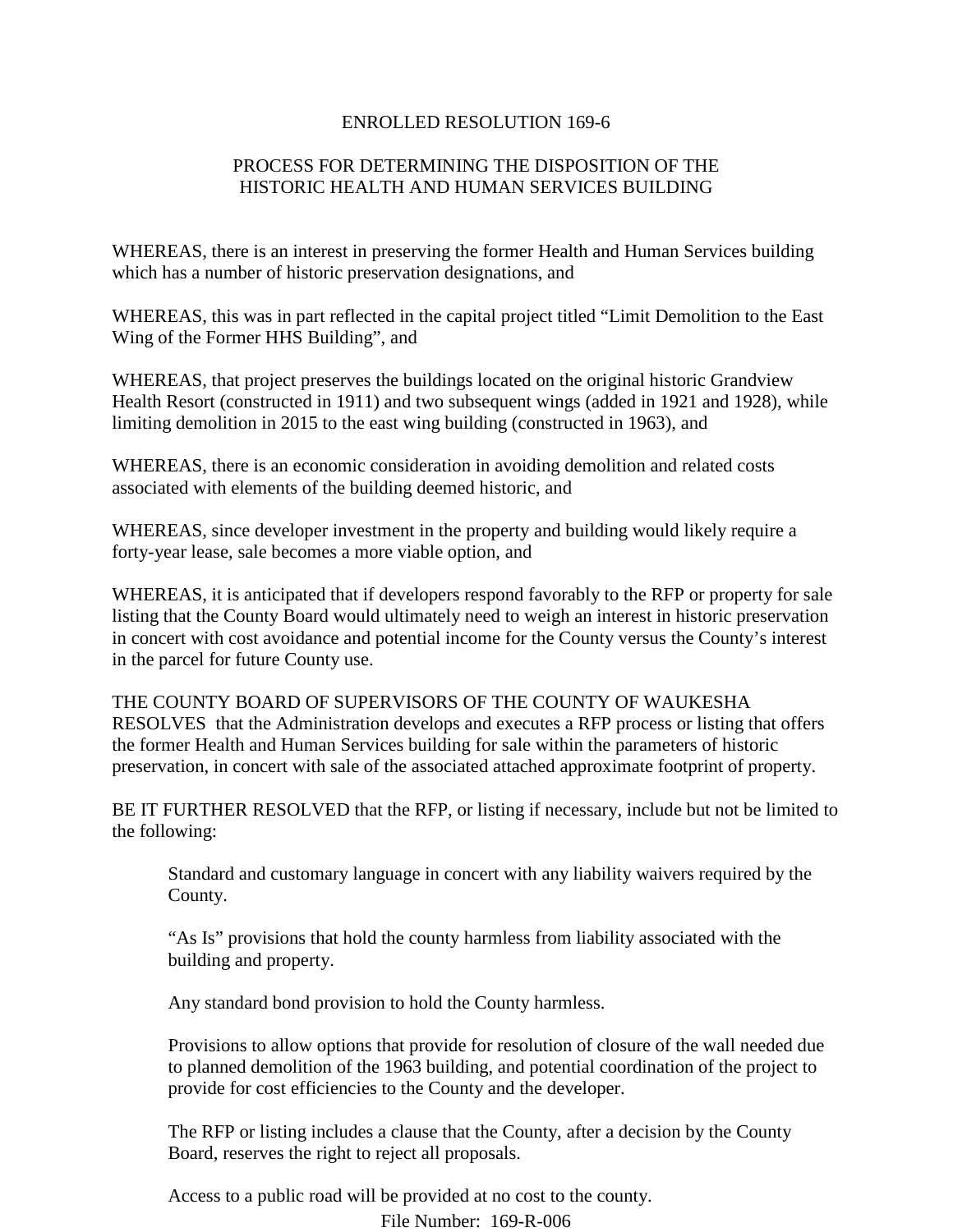The RFP or listing shall address any access issues, road issues, easement issues, and utility issues and address any related payment within reason to the County.

The RFP or listing option shall be for at least two months or standard County practice.

Preferred methods for any rezone requirements will be addressed by the developer.

The developer will be responsible to ensure that the number of parking spots are consistent with the proposed use.

Any contributions to building maintenance issues in the interim may also be addressed by the RFP or listing response.

The RFP or listing shall also include any standard or customary language associated with purchasing or legal issues.

Any necessary covenants under Wis. Stat. 66.1111 pertaining to historic preservations be outlined.

County shall have first right of refusal on any subsequent sale of the property.

The RFP or listing shall be structured so the building and property purchase can be clearly presented to the County Board.

Unlike a regular RFP, the recommendation shall be presented to the appropriate Committees and County Board.

Ultimately, any necessary ordinances to effectuate the transaction on the property would be presented to the appropriate Committees and County Board.

BE IT FURTHER RESOLVED to protect future taxpayers, that prior to the actual sale of the former Health and Human Services building and property, that comparable land be rezoned for County use.

BE IT FURTHER RESOLVED that the RFP Committee include at least one County Board member who voted in favor of this resolution.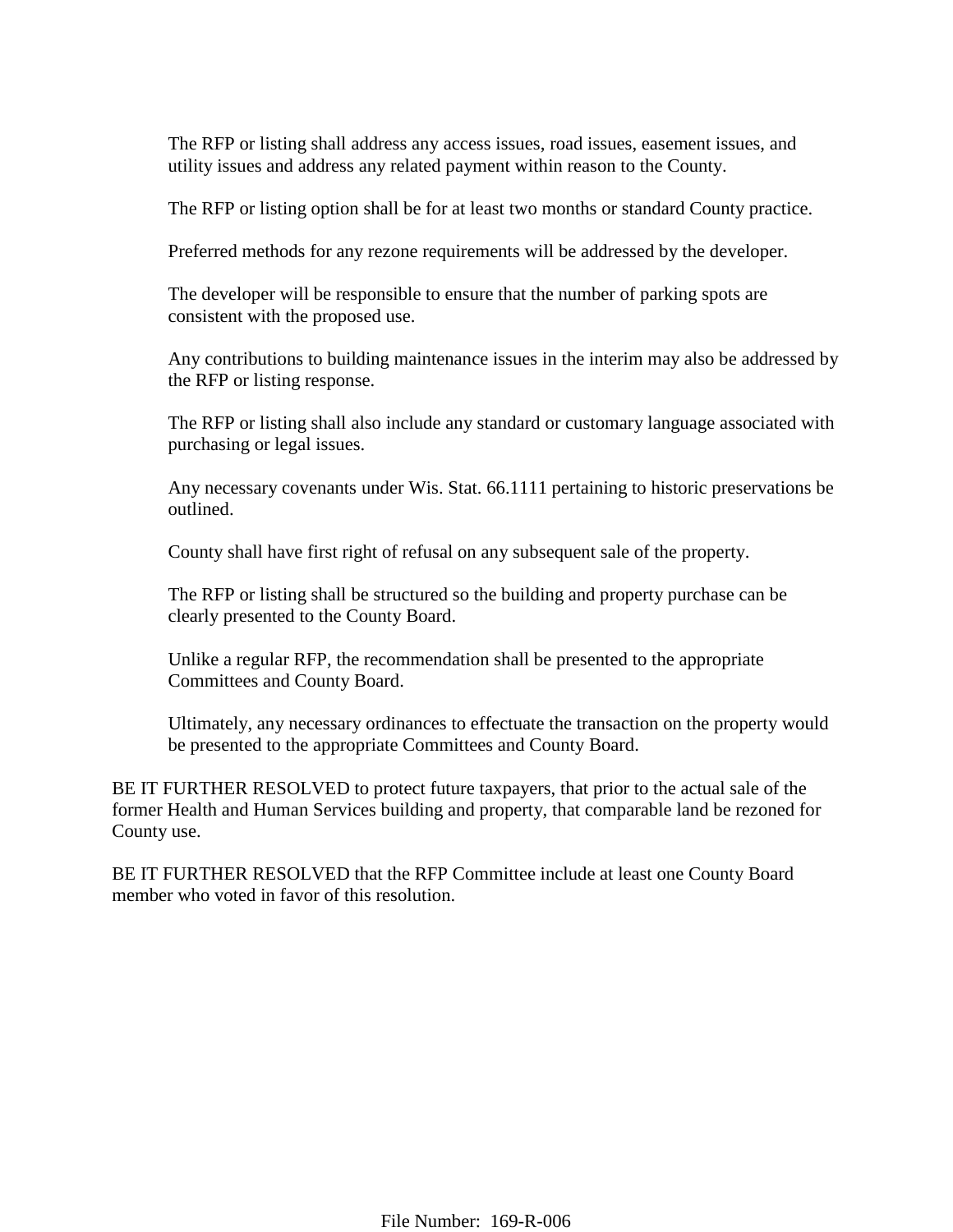## PROCESS FOR DETERMINING THE DISPOSITION OF THE HISTORIC HEALTH AND HUMAN SERVICES BUILDING

Presented by: Approved by: Approved by: **Executive Committee Public Works Committee Finance Committee** Paul L. Decker, Chair David W. Swan, Chair James A. Heinrich, Chair ummuni James A. Heinrich Kathleen M. Cummings Eric Highum Pauline T. Jaske **Richard Morris** bert L. Kolb Swan arry Nelson Peter M. Wolff **Richard Morris** Duane E. Paulson lno) **Steve Whittow** Carl Pettis Gilbert W. Yerke David D. Zimmermann **Steve Whittow** William.J. Zaborowski The foregoing legislation adopted by the County Board of Supervisors of Waukesha County, Wisconsin, was presented to the County Executive on: 2124/15 surt Date: ilus, Kathleen Novack, County Clerk The foregoing legislation adopted by the County Board of Supervisors of Waukesha County, Wisconsin, is hereby: Approved: Vetoed: Date:

Daniel P. Vrakas, County Executive

169-R-006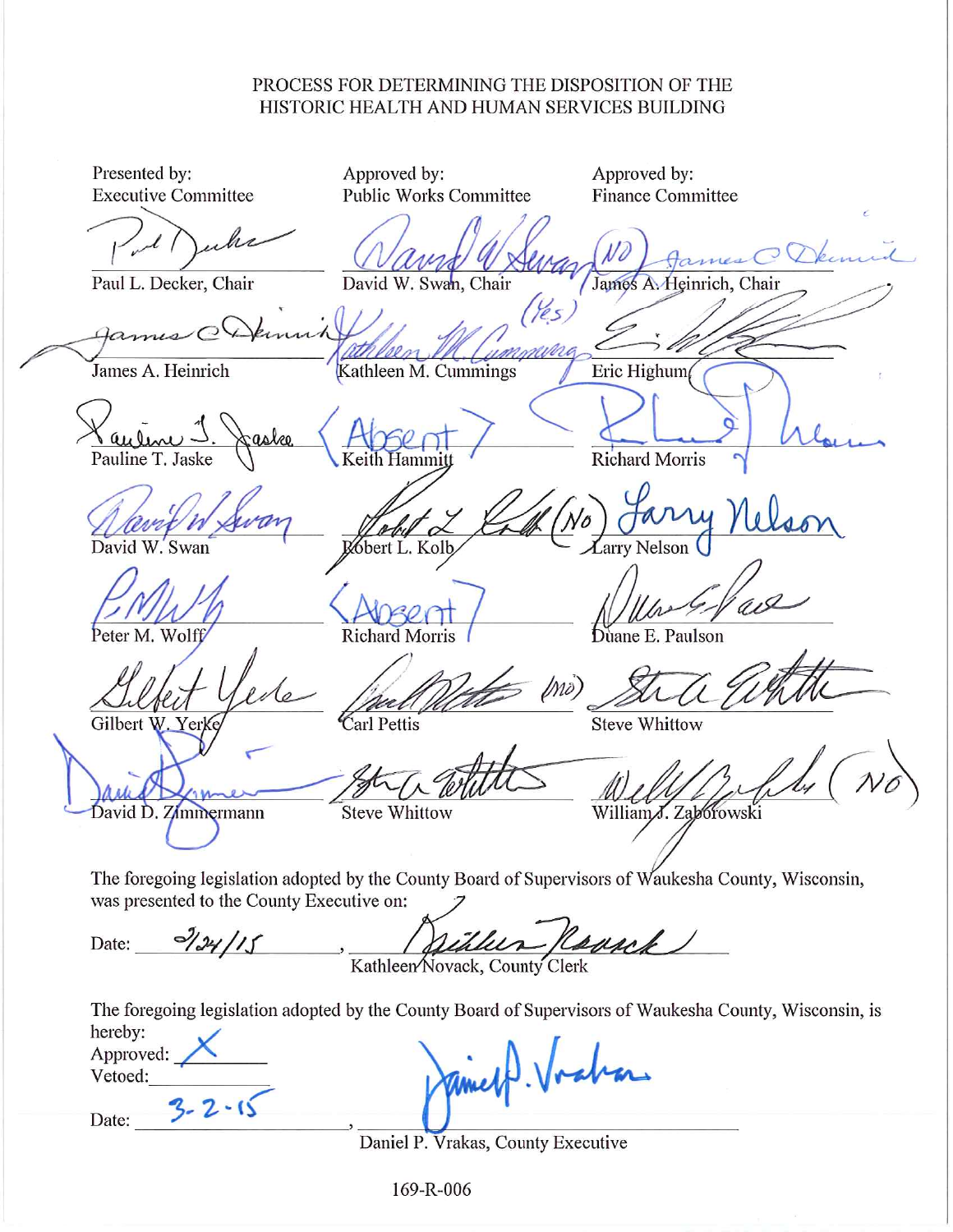Former Health & Human Services Building **Proposed Sale Area: Option B** Approximately 2.2 acres **Waukesha County** 



 $\omega$